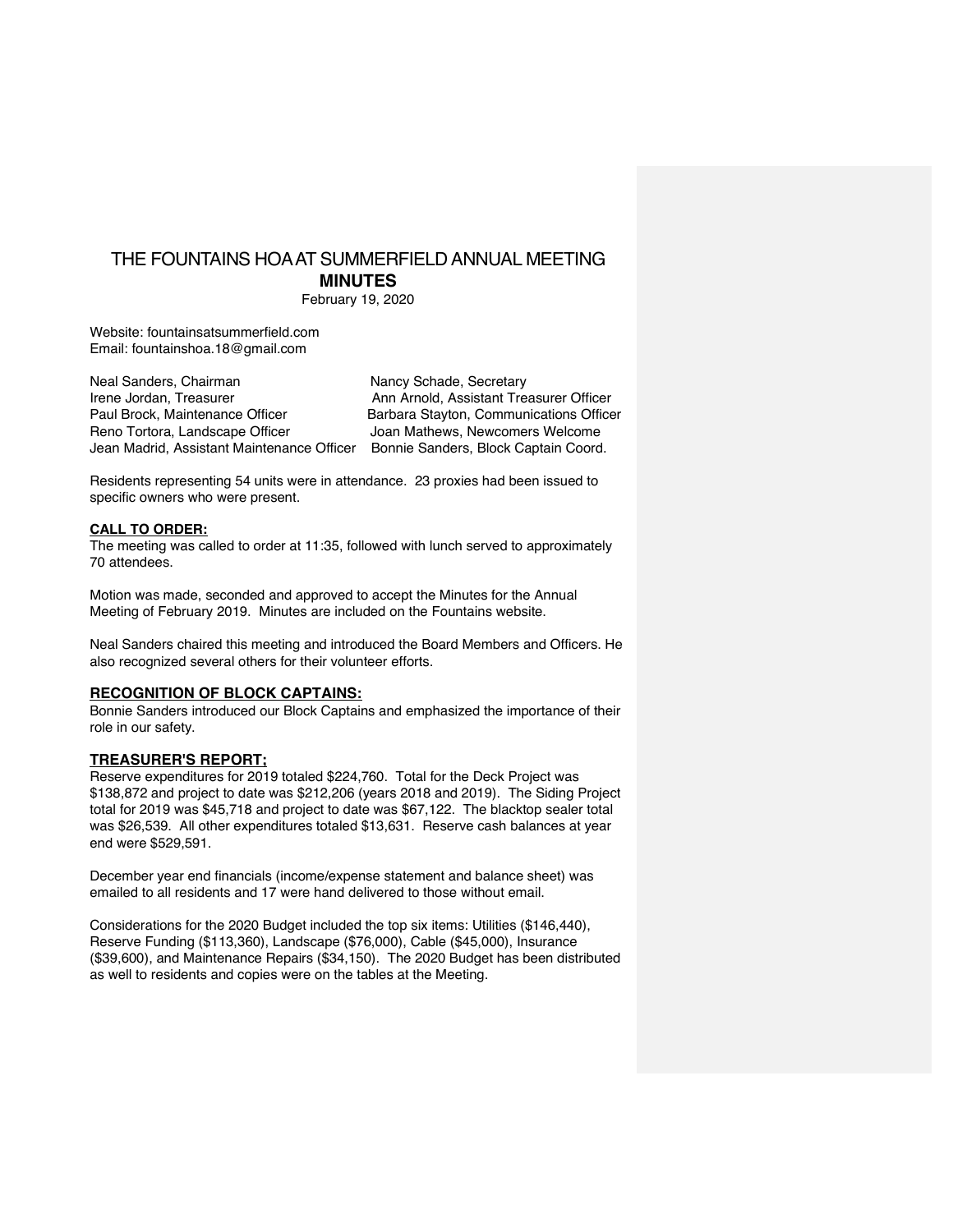IRS Revenue Ruling 70-604 was passed with a show of hands of attendees.

## **COMMUNICATIONS:**

Barbara Stayton reported that the Forum and other important notifications for Fountains residents are being sent primarily via email and paper copies of the notices are delivered to the 17 residents who do not have email by willing volunteers. She also reported on the important information on the website that might be of interest to the residents.

## **LANDSCAPE REPORT:**

Reno Tortora provided a brief overview of the plans for the property for the coming year.

## **MAINTENANCE REPORT:**

Paul Brock gave a summary of the progress made this past year on the deck renovation and siding projects.

Please submit any comments and requests to Box 31. Ann Arnold collects these daily.

#### **ELECTION OF OFFICERS:**

Neal read the required confirmation of quorum, 70%, and announced that Nancy Schade would not run again for a Board position. Barbara Stayton had been nominated to fill the position as Secretary. There were no additional nominations. A vote was taken by show of hand for her to fill the position of Secretary for the next three years. A motion was so made, seconded and approved.

## **NEW BUSINESS:**

Neal Sanders introduced Neal Corey from Soil Solutions and indicated he would be available after the meeting to answer any questions owners may have with regard to the presence of radon gas.

## **ADJOURNMENT:**

Motion was made, seconded and approved to adjourn the meeting. Neal adjourned the meeting at 12:55pm.

Respectfully submitted, Nancy Schade **Secretary** 

**Commented [1]:**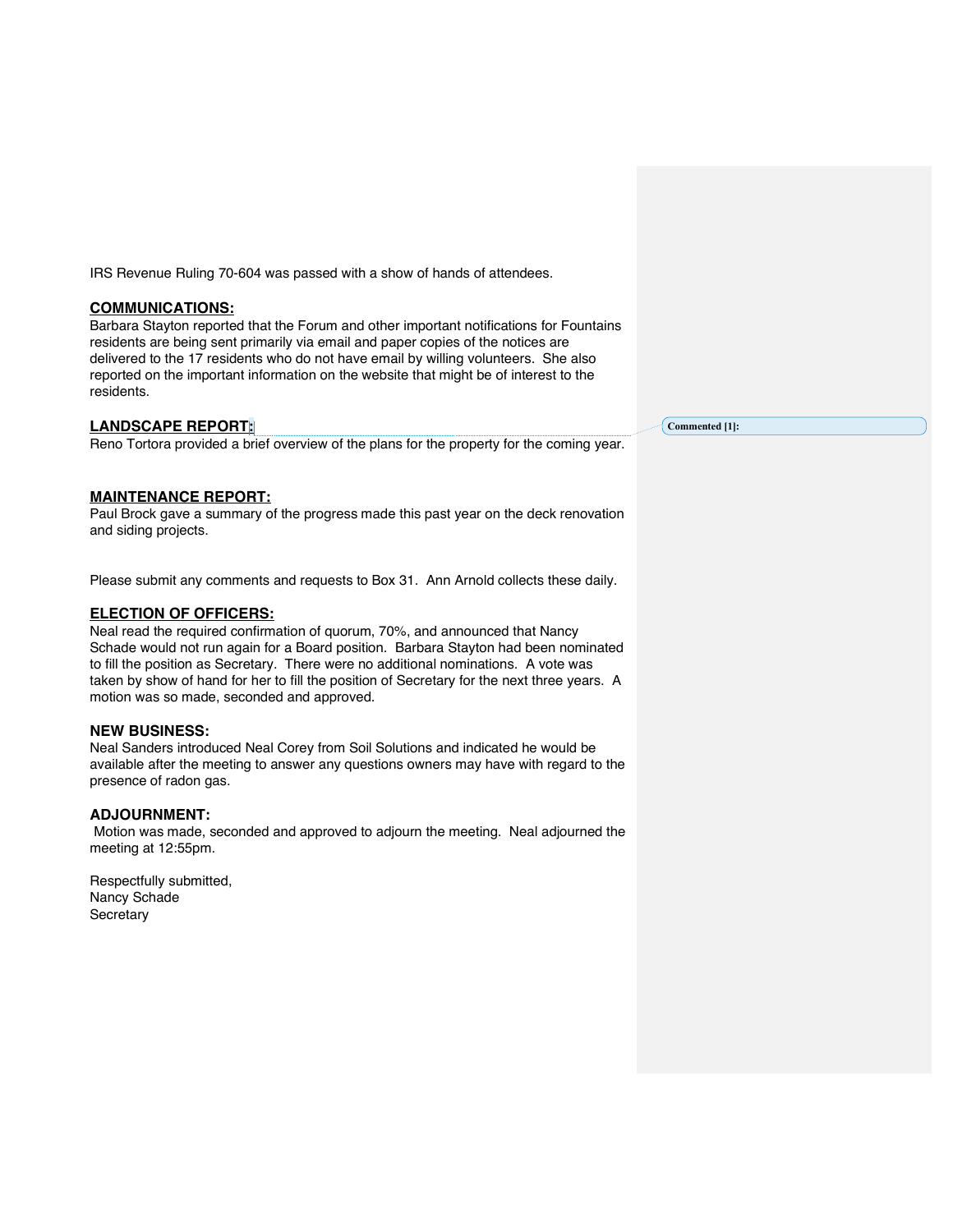# THE FOUNTAINS HOA AT SUMMERFIELD ANNUAL MEETING **MINUTES**

February 13, 2019

| Neal Sanders, Chairman            | Nancy Schade, Secretary         |
|-----------------------------------|---------------------------------|
| Irene Jordan, Treasurer           | Ann Arnold, Assistant Treasurer |
| Paul Brock, Maintenance Director  | Barbara Stayton, Communications |
| Director                          |                                 |
| Maryann Smith, Landscape Director | Joan Mathews, Newcomers Welcome |

Absent Jean Madrid, Assistant Maintenance Director and Bonnie Sanders, Block Captain Coordinator

Residents representing 86 units were in attendance or had issued proxies. Ballots were presented to those owners and proxies attending.

#### **CALL TO ORDER:**

The meeting was called to order at 11:35, followed with lunch served to approximately 80 attendees.

Motion was made, seconded and approved to accept the Minutes for the Annual Meeting in February 2018. Minutes are included on the Fountains website and are included in the packets distributed.

Neal Sanders chaired this meeting and introduced Board members and read the required confirmation of quorum.

## **RECOGNITION OF BLOCK CAPTAINS:**

Joan Mathews introduced our Block Captains and emphasized the importance of their role in our safety.

## **TREASURER'S REPORT;**

Irene Jordan reviewed the 2018 budget The Fountains is in good standing as indicated by the cash in our reserve accounts and in our operations saving account. The 2019 budget was then presented and operating expenses discussed.

A show of hand vote was held following the recommendation of our accountants allowing any excess operation funds to be used in subsequent years. A motion was made, seconded and approved.

| Funds on Hand 12/31/18        |              |
|-------------------------------|--------------|
| <b>Total Reserve Funds</b>    | \$631.730.00 |
| <b>Total Operations Funds</b> | \$47.909.00  |
| <b>Grand Total</b>            | \$679,639.00 |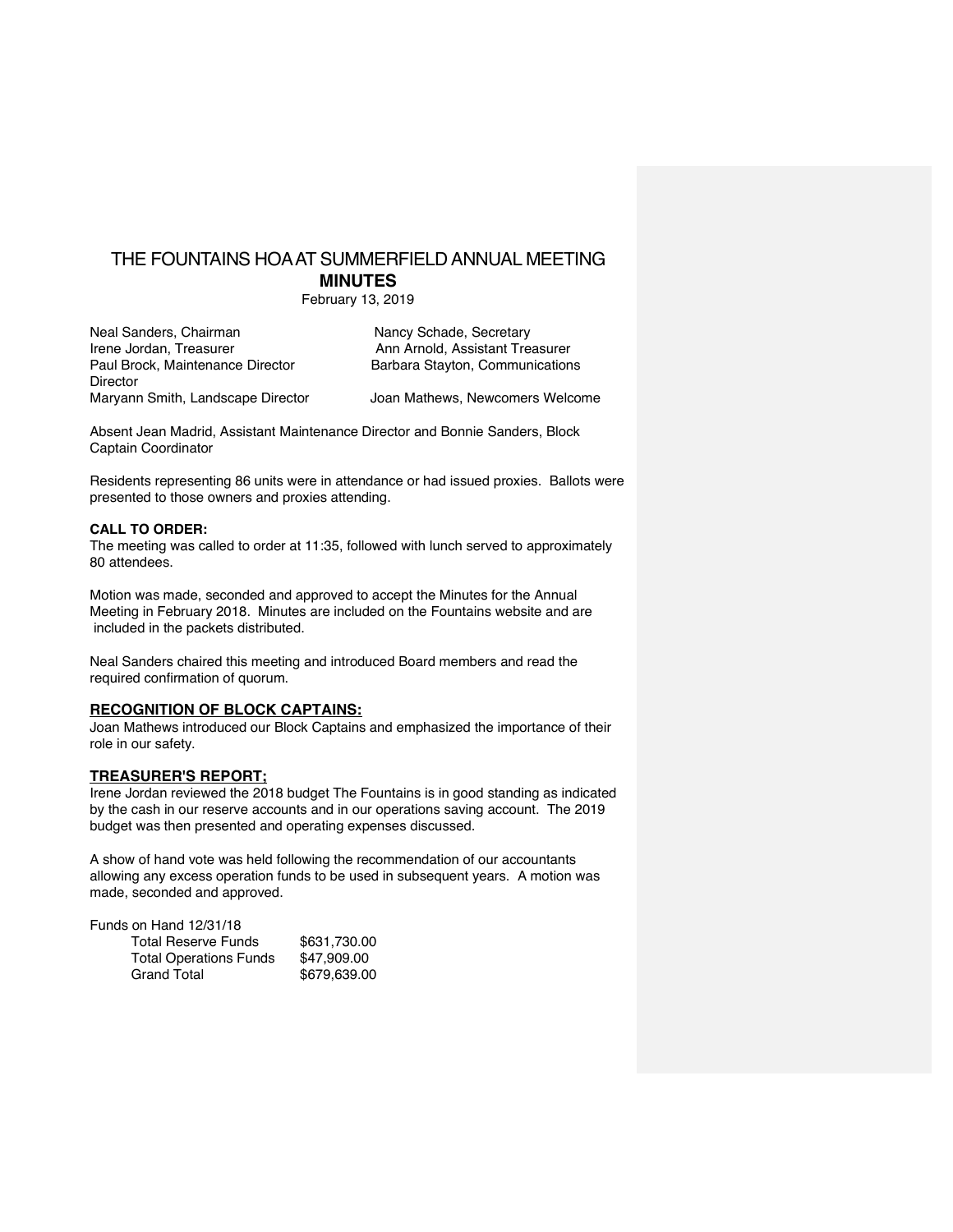## **MAINTENANCE REPORT:**

Paul Brock reported on the status of the siding and deck repair projects. He presented some slides clarifying the procedure.

Please submit any comments and requests to Box 31. Ann Arnold collects these daily.

#### **ELECTION OF OFFICERS:**

Barbara Stayton nominated Irene Jordan for Treasurer. A vote was taken by show of hand for her to remain in the position of Treasurer for the next three years. A motion was so made, seconded and approved.

## **UNFINISHED BUSINESS:**

Neal suggested that a Town Hall meeting be held again this summer for addressing any questions, concerns, etc. by residents.

#### **NEW BUSINESS:**

Barbara Stayton explained the proposed Amendment to the Bylaws allowing the Fountains to charge new owners a fee that would be added to the Reserve Fund. At the February Board Meeting, the Board voted in favor of making the fee \$1200 if the Amendment passes for the remainder of 2019 and all of 2020.

The residents present were asked to vote on the paper ballots and the ballots were collected and counted. The count showed 67 votes to approve the addition of the Amendment and 19 opposed. Needing a simple majority of 56 votes, the Amendment was approved. The Amendment will be signed by the Chairman and Secretary and notarized, then sent to our attorney who will then facilitate having it recorded with Washington County. As soon as it is recorded, the new owners fee will be enforced.

## **ADJOURNMENT:**

Motion was made, seconded and approved to adjourn the meeting. Neal adjourned the meeting at 1:05pm.

Respectfully submitted, Nancy Schade **Secretary**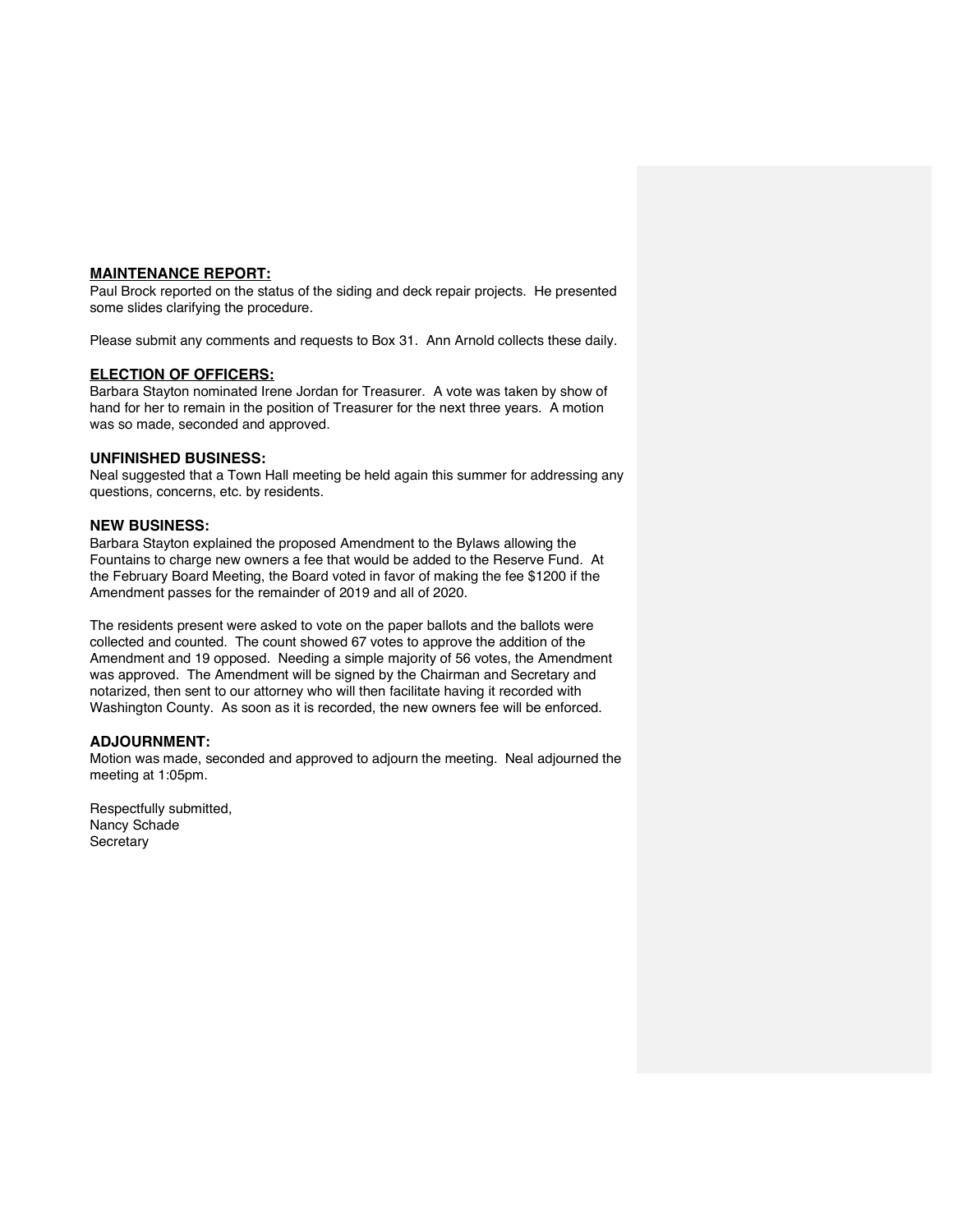## THE FOUNTAINS HOA AT SUMMERFIELD ANNUAL MEETING **February 21, 2018**

Bonnie Sanders, Block Capt. Coord. Joan Mathews, New Owner Welcome Maryann Smith, Landscape Director Jean Madrid, Asst. Maint. Director Irene Jordan, Treasurer

Neal Sanders, Chairman Paul Brock, Maintenance Director<br>Nancy Schade, Secretary Barbara Stayton, Communications Di Barbara Stayton, Communications Director

Absent: Ann Arnold, Assistant Treasurer

Residents representing 71 units were in attendance or had issued proxies.

#### **CALL TO ORDER:**

The meeting was called to order at 12:00 noon, followed with lunch served to approximately 65 attendees.

Motion was made, seconded and approved to accept the Minutes for the annual meeting in February 2017. Minutes are included on The Fountains website and are included in the packets distributed.

Neal Sanders chaired this meeting and introduced Board members and read the required confirmation of quorum.

## **RECOGNITION OF BLOCK CAPTAINS:**

Bonnie Sanders introduced our Block Captains and emphasized the importance of their role in our safety.

#### **TREASURER'S REPORT;**

Irene reviewed the 2017 budget. The Fountains is in good standing as indicated by the cash in our reserve accounts and in our operations saving account. The 2018 budget was then presented and operating expenses discussed.

Increasing water/sewer costs continue to be a concern.

A show of hand vote was held following the recommendation of our accountants allowing any excess operation funds to be used in subsequent years. A motion was made, seconded and approved.

Funds on Hand 12/31/17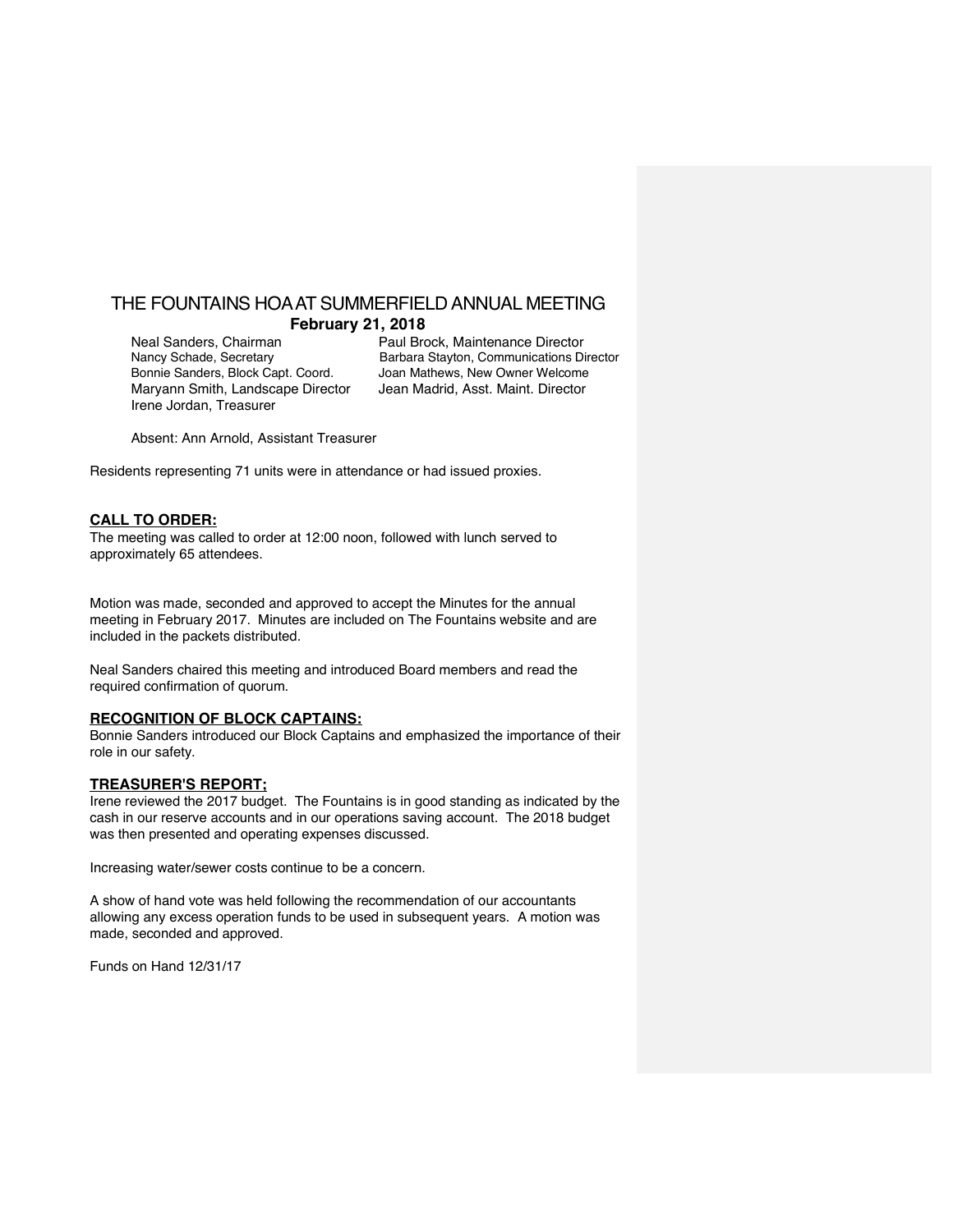| <b>Total Reserve Funds</b>    | \$661,612 |
|-------------------------------|-----------|
| <b>Total Operations Funds</b> | \$72.887  |
| <b>Grand Total</b>            | \$734,499 |

#### **LANDSCAPE REPORT:**

Maryann Smith provided the Landscape report and indicated that Willamette Landscaping was purchased by Brightwood Landscaping Inc. Barkdust will be spread adjacent to the new sidewalk on Summerfield Drive. The lower fountain pump was replaced recently and new Rainbird controllers were installed to conserve water.

Treecology pruned around areas near lower fountain. Several trees were replaced on the grassy knoll and next to the bench by the upper fountain as required by the City of Tigard. The City of Tigard inspected foliage close to the fire hydrants on the property.

Questions, comments, requests and complaints should be submitted to Box 31.

#### **MAINTENANCE REPORT:**

Jean reported on the negotiations of upcoming project for deck repairs. When bids have been obtained and a start time is identified, residents will be notified. Decks will then need to be cleared prior to work being done. Owners will receive a questionnaire regarding the general condition of their decks and railings to be filled out and returned.

Painting of garages and repair of garbage enclosures were successfully completed by Jon Erickson and his son.

The sidewalk along Summerfield Drive was replaced.

Window screen replacement/repair will be March 30. Clear identification is necessary for those screens needing repair. Exterior window washing will occur in the spring. Notification will be posted as to when this is expected.

Jean announced that Paul Brock, unit 2, will take on the responsibilities of Maintenance Director. She will remain on the Board in the role of Assistant Maintenance Director.

Again, please submit comments and requests to Box 31. Ann Arnold collects these daily.

## **ELECTION OF OFFICERS:**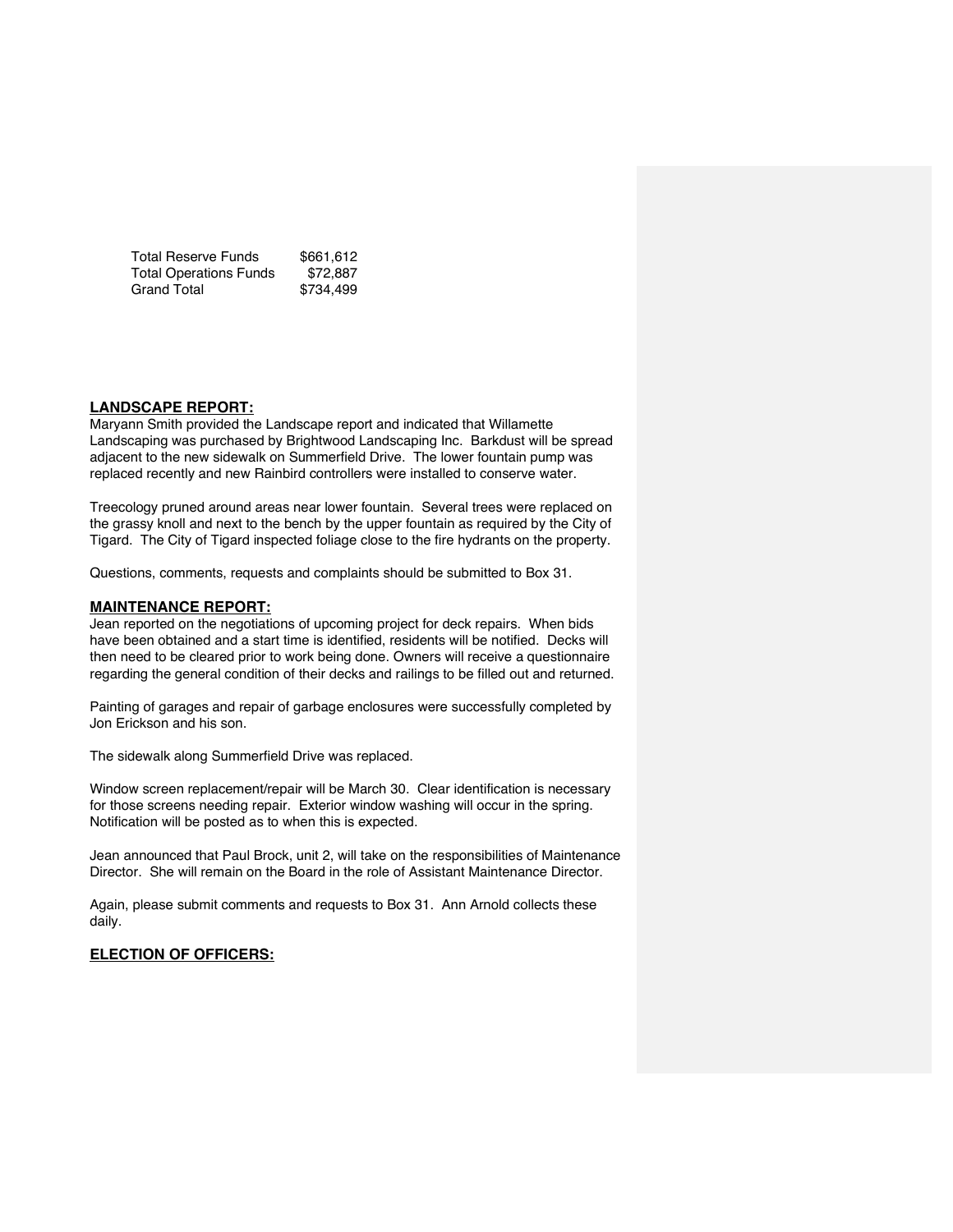Barbara nominated Neal Sanders for Chairman. A vote was taken by show of hand for him to remain in the position of Chairman for the next three years. A motion was so made, seconded and approved.

Neal introduced Don Madden who is in charge of the Summerfield Disaster Preparedness Committee (SDPC). He discussed the need for all to be prepared in the event of an emergency. He had green folders identifying a list of items needed for any new residents who had not received them.

#### **UNFINISHED BUSINESS:**

Neal suggested that a Town Hall meeting be held in August again this year for addressing any questions, concerns, etc. by residents.

### **NEW BUSINESS:**

In Don Bartell's (unit 62) absence, Jean Madrid presented his suggestion that devices be placed on grates on the property to prevent young ducklings from falling through them. We'd like this to be a community effort and allow all to participate. A sign up list was posted with grates identified and owners were asked to volunteer for assignments.

## **ADJOURNMENT:**

Motion was made, seconded and approved to adjourn the meeting. Neal adjourned the meeting at 1:30pm.

Nancy Schade **Secretary** 

## THE FOUNTAINS HOA AT SUMMERFIELD ANNUAL MEETING **February 15, 2017**

Maryann Smith, Landscape Director

Neal Sanders, Chairman Jean Madrid, Maintenance Director Nancy Schade, Secretary Barbara Stayton, Communications Director Irene Jordan, Treasurer **Bonnie Sanders, Block Capt. Coord.** Ann Arnold, Assistant Treasurer Joan Mathews, New Owner Welcome

Residents representing 84 units were in attendance or had issued proxies.

## **CALL TO ORDER:**

The meeting was called to order at 12:00 noon, followed with lunch served to approximately 75 attendees.

The minutes for the annual meeting in January, 2016 were approved as written.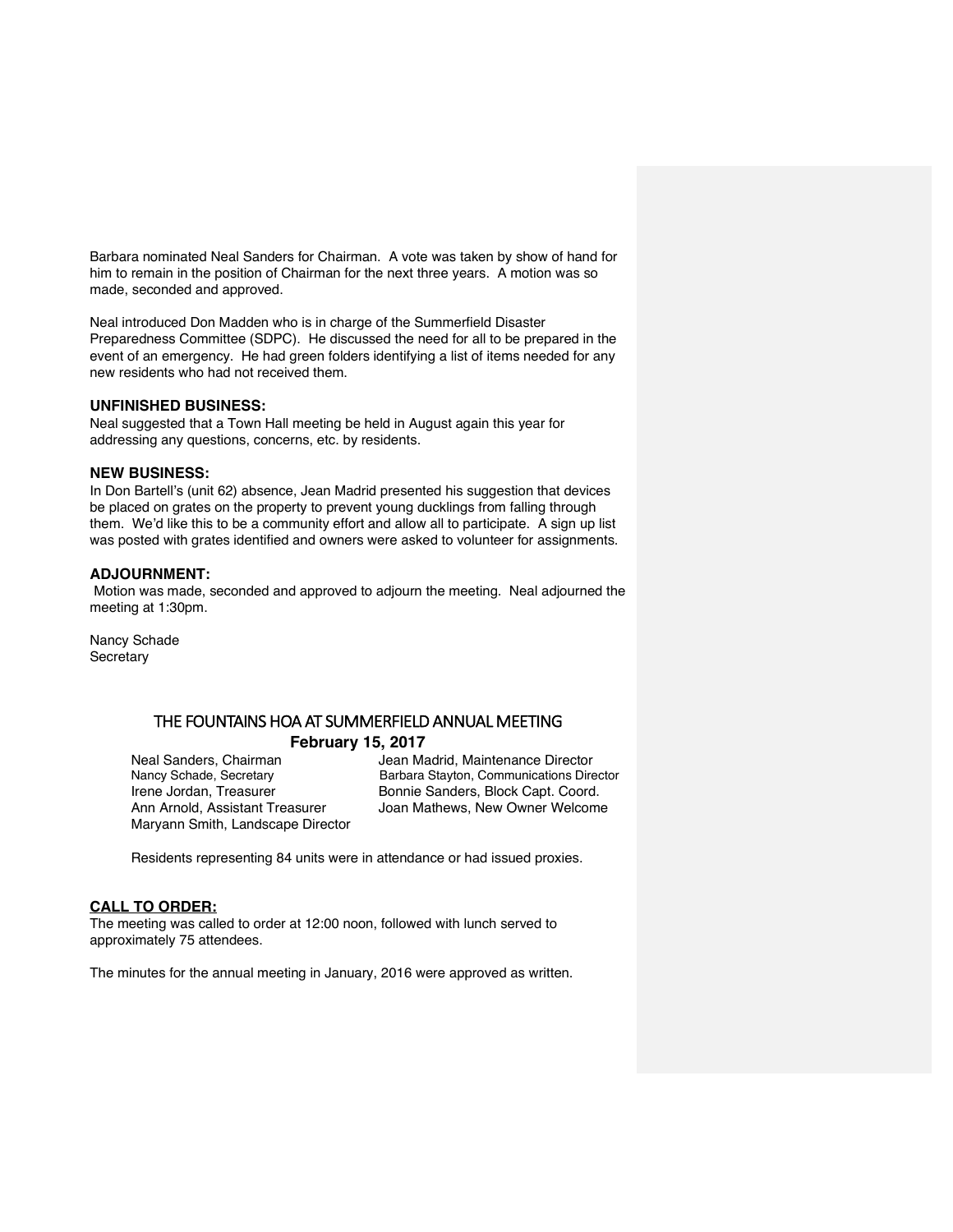Neal Sanders chaired this meeting and introduced Board members and read the required confirmation of quorum.

#### **RECOGNITION OF BLOCK CAPTAINS:**

Bonnie Sanders introduced our Block Captains and emphasized the importance of their role in our safety. Our Block Captains are: Fran Rieder, Sharon Tracy, Marilyn Katz, Clare Engle, Gene Piercy, Carol Fulkerson, Reno Tortora, Karen Earl and Bonnie Sanders.

Don Stevens was recognized for his efforts as a past block captain.

#### **TREASURER'S REPORT;**

Irene presented the 2016 budget. The Fountains is in good standing as indicated by the cash in our reserve accounts and in our operations saving account.

Significant increases in water/sewer costs as well as maintenance costs have resulted in an increase of \$20.00 per month to owner's fees, which are now \$285 a month.

A show of hand vote was held following the recommendation of our accountants allowing any excess operation funds to be used in subsequent years. The vote passed.

Funds on Hand 12/31/16:

| <b>Total Reserve Funds</b>    | \$630,018 |
|-------------------------------|-----------|
| <b>Total Operations Funds</b> | \$48.282  |
| <b>Grand Total</b>            | \$678,300 |

Neal introduced The Fountains insurance agent, Jared Walthard of American Family Insurance. Jared capsulized information relating to our policy which were included in the meeting handouts.

#### **LANDSCAPE REPORT:**

Maryann Smith provided the Landscape report and indicated that the contract with Treecology was recently renewed. Tree pruning will begin in June. Willamette Landscaping contract will need to be renewed at summer's end.

Water costs increased substantially resulting in a decision to leave hose bibs on yearround. Hoses should not be used and ground floor units should be using watering cans for deck plants as do their neighbors upstairs.

Salt is destructive to plants and sidewalks and should not be used. A substantial number of plantings were replaced last year and we would not want these damaged.

Questions, comments, requests and complaints should be submitted to Box 31.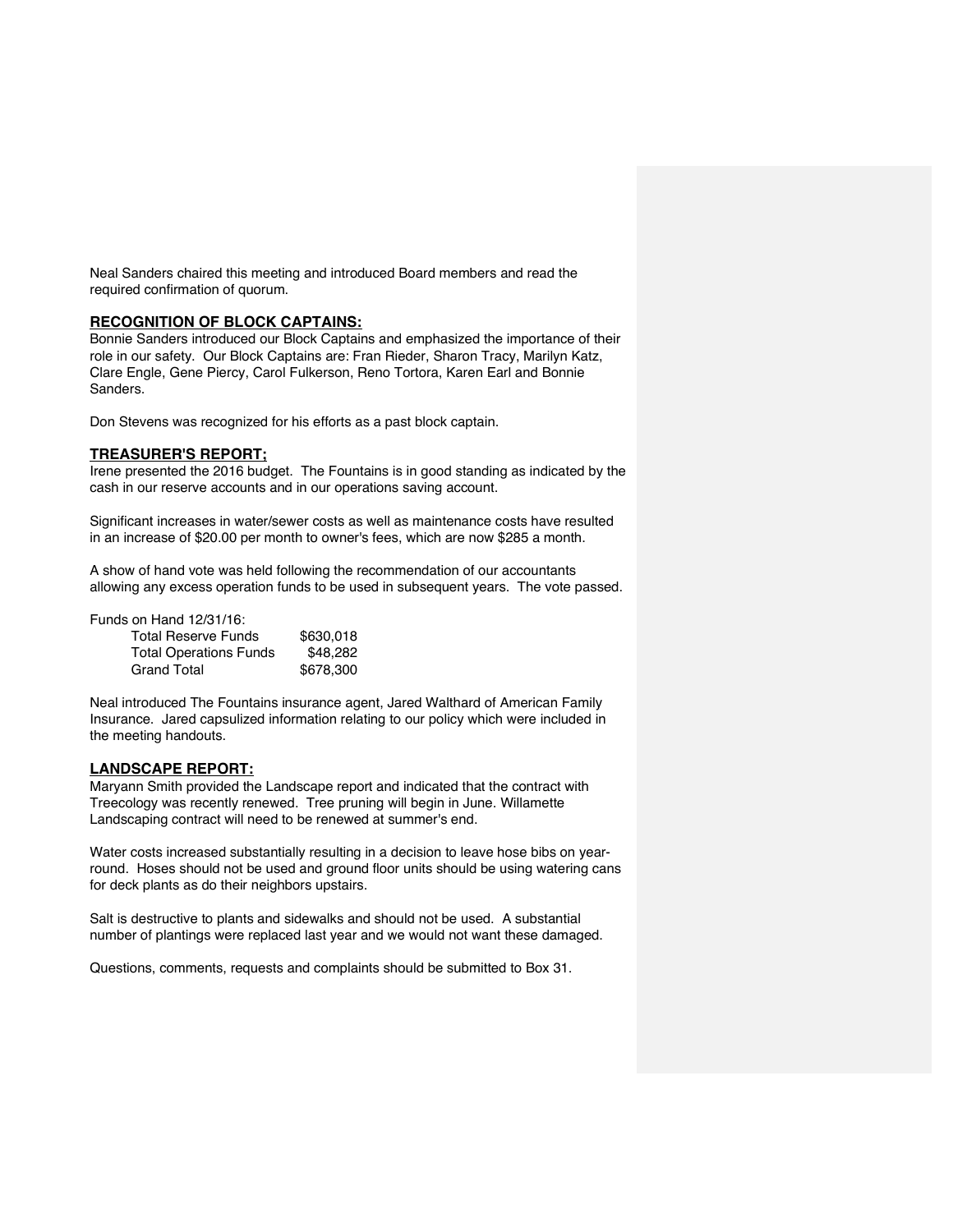#### **MAINTENANCE REPORT:**

Jean Madrid reported that comments offered in Town Hall meetings noted a need for repairs to decks. Bids have been obtained and repairs will begin mid-April starting with those condos on upper levels housing units1-8. Items should be removed from decks prior to work being done. Owners are requested to provide specifics on repairs pertinent to their deck that need to be addressed.

Painting of garage doors will commence in the Spring, a date is yet to be identified, however advance notice will be provided to owners. It is suggested that cars be removed from your garage prior to the painting on your group of garages. Owners will be notified as to when your garage painting will begin.

Jon Erickson will be superintendent coordinating the renovations efforts. A staging area will be designated.

Window screen removal/repair will be March 31. Please tag or remove those screens needing repair. Exterior window washing will occur in the spring. Notification will be posted as to when this is expected.

Pest spraying will occur in late spring.

Again, please submit comments and requests to Box 31. Ann Arnold collects these daily.

#### **ELECTION OF OFFICERS:**

The only open elected position on the Board is for Secretary. Nancy Schade was nominated.

A show of hands elected Nancy Schade as Secretary.

Clare Engle, outgoing Secretary, gave a brief presentation on the importance of volunteering.

Neal introduced Don Madden, a new resident, who is a member of the Summerfield Disaster Preparedness Committee (SDPC).

This committee has been formed to help ready Summerfield residents for crisis in the event of an emergency. They will be contacting each home bringing a bright green folder with suggestions of what to have on hand. They will also be asking for a Skills and Tools inventory.

## **ADJOURNMENT:**